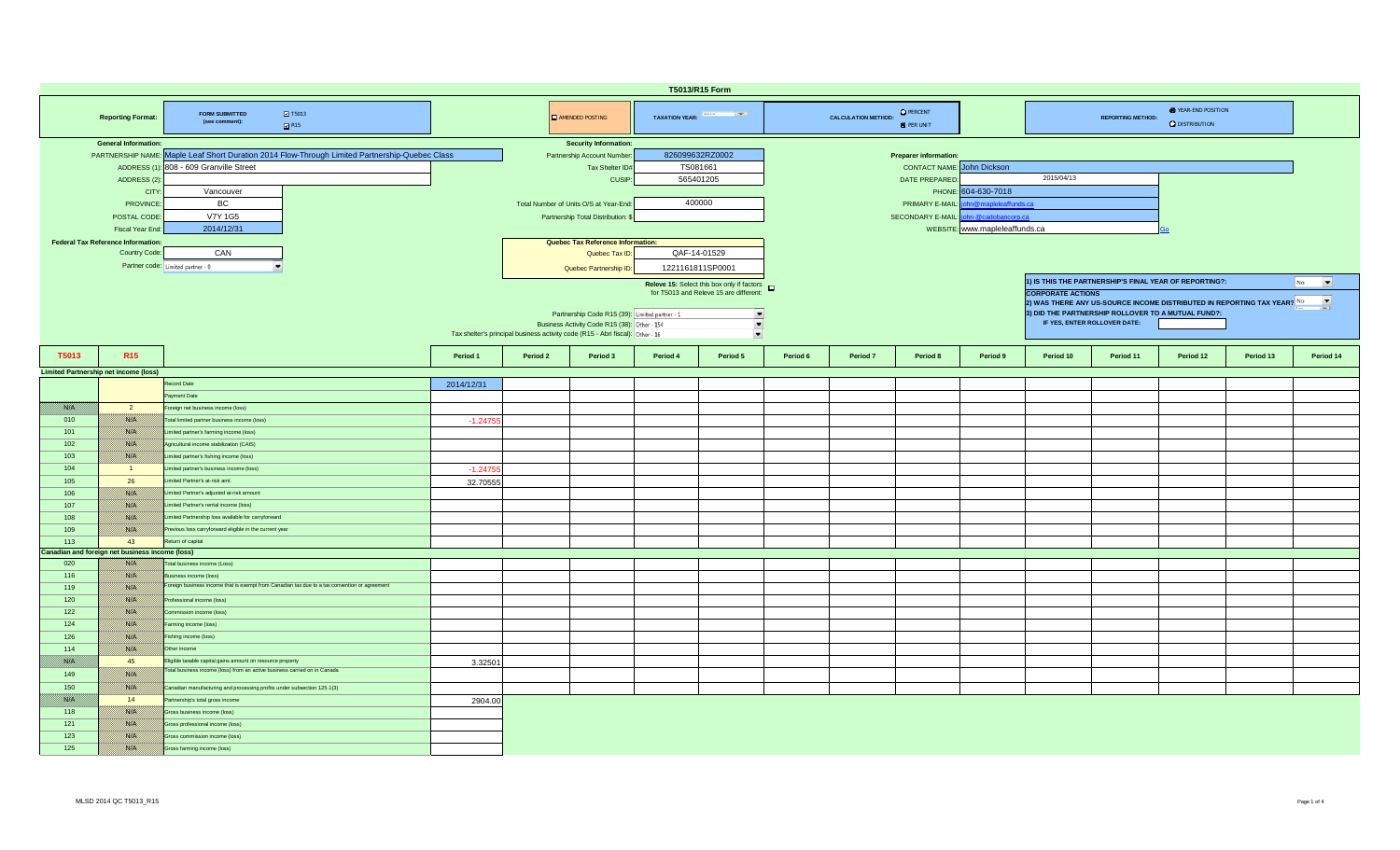| T5013                         | R <sub>15</sub>                                       |                                                                                                 | Period 1 | Period 2 | Period 3 | Period 4 | Period 5 | Period 6 | Period 7 | Period 8 | Period 9 | Period 10 | Period 11 | Period 12 | Period 13 | Period 14 |
|-------------------------------|-------------------------------------------------------|-------------------------------------------------------------------------------------------------|----------|----------|----------|----------|----------|----------|----------|----------|----------|-----------|-----------|-----------|-----------|-----------|
| 127                           |                                                       | Gross fishing income (loss)                                                                     |          |          |          |          |          |          |          |          |          |           |           |           |           |           |
|                               |                                                       | >>> Canadian and foreign net business income (loss) - Jurisdiction Allocation                   |          |          |          |          |          |          |          |          |          |           |           |           |           |           |
| $\overline{\phantom{a}}$      |                                                       |                                                                                                 |          |          |          |          |          |          |          |          |          |           |           |           |           |           |
| $\overline{\phantom{a}}$      |                                                       |                                                                                                 |          |          |          |          |          |          |          |          |          |           |           |           |           |           |
| $\overline{\phantom{a}}$      |                                                       |                                                                                                 |          |          |          |          |          |          |          |          |          |           |           |           |           |           |
| $\blacktriangledown$          |                                                       |                                                                                                 |          |          |          |          |          |          |          |          |          |           |           |           |           |           |
| $\blacktriangledown$          |                                                       |                                                                                                 |          |          |          |          |          |          |          |          |          |           |           |           |           |           |
| $\blacktriangledown$          |                                                       |                                                                                                 |          |          |          |          |          |          |          |          |          |           |           |           |           |           |
| $\overline{\phantom{0}}$      |                                                       |                                                                                                 |          |          |          |          |          |          |          |          |          |           |           |           |           |           |
|                               | Canadian and foreign investments and carrying charges |                                                                                                 |          |          |          |          |          |          |          |          |          |           |           |           |           |           |
| 110                           | $\overline{\mathbf{3}}$                               | Canadian and foreign net rental income (loss)                                                   |          |          |          |          |          |          |          |          |          |           |           |           |           |           |
| 111                           | $\overline{4}$                                        | Foreign net rental income (loss)                                                                |          |          |          |          |          |          |          |          |          |           |           |           |           |           |
| 112                           | <b>BARA</b>                                           | Foreign net rental income that is exempt from Canadian tax due to a tax convention or agreement |          |          |          |          |          |          |          |          |          |           |           |           |           |           |
| 117                           | <b>BARTA</b>                                          | Gross Canadian and foreign rental income                                                        |          |          |          |          |          |          |          |          |          |           |           |           |           |           |
| 128                           | $\overline{7}$                                        | terest from Canadian sources                                                                    | 0.00726  |          |          |          |          |          |          |          |          |           |           |           |           |           |
| 146                           | $\overline{7}$                                        | Other investment income                                                                         |          |          |          |          |          |          |          |          |          |           |           |           |           |           |
| 129                           | 6B                                                    | Actual amount of dividends (other than eligible dividends)                                      |          |          |          |          |          |          |          |          |          |           |           |           |           |           |
| 132                           | <b>6A</b>                                             | Actual amount of eligible dividends                                                             |          |          |          |          |          |          |          |          |          |           |           |           |           |           |
| 135                           | 8                                                     | Foreign dividend and interest income                                                            |          |          |          |          |          |          |          |          |          |           |           |           |           |           |
| 137                           | 13                                                    | Business investment loss                                                                        |          |          |          |          |          |          |          |          |          |           |           |           |           |           |
| 145                           | 15B                                                   | Dividend rental arrangement compensation payments                                               |          |          |          |          |          |          |          |          |          |           |           |           |           |           |
| 210                           | <b>15A</b>                                            | Total carrying charges                                                                          |          |          |          |          |          |          |          |          |          |           |           |           |           |           |
|                               |                                                       | >>> Canadian and foreign investments and carrying charges - Jurisdiction allocation             |          |          |          |          |          |          |          |          |          |           |           |           |           |           |
| $\blacktriangledown$          |                                                       |                                                                                                 |          |          |          |          |          |          |          |          |          |           |           |           |           |           |
| $\overline{\phantom{a}}$      |                                                       |                                                                                                 |          |          |          |          |          |          |          |          |          |           |           |           |           |           |
| $\overline{\phantom{a}}$      |                                                       |                                                                                                 |          |          |          |          |          |          |          |          |          |           |           |           |           |           |
| $\overline{\phantom{a}}$      |                                                       |                                                                                                 |          |          |          |          |          |          |          |          |          |           |           |           |           |           |
| $\blacktriangledown$          |                                                       |                                                                                                 |          |          |          |          |          |          |          |          |          |           |           |           |           |           |
| $\overline{\phantom{a}}$      |                                                       |                                                                                                 |          |          |          |          |          |          |          |          |          |           |           |           |           |           |
| Other amounts and information |                                                       |                                                                                                 |          |          |          |          |          |          |          |          |          |           |           |           |           |           |
| 030                           | <b>BATH</b>                                           | Total capital gain (loss)                                                                       | 7.66207  |          |          |          |          |          |          |          |          |           |           |           |           |           |
| 151                           | 10 <sup>°</sup>                                       | Capital gains (losses) [R15: used to calculate the deduction]                                   |          |          |          |          |          |          |          |          |          |           |           |           |           |           |
| 151                           | 12                                                    | Capital gains (losses) [R15: not used to calculate the deduction]                               | 7.66207  |          |          |          |          |          |          |          |          |           |           |           |           |           |
| 159                           | 11                                                    | Capital gains reserve                                                                           |          |          |          |          |          |          |          |          |          |           |           |           |           |           |
| 040                           | 5 <sub>5</sub>                                        | Capital cost allowance                                                                          |          |          |          |          |          |          |          |          |          |           |           |           |           |           |
| <u> Birliy</u>                | 9                                                     | Patronage dividends from a cooperative                                                          |          |          |          |          |          |          |          |          |          |           |           |           |           |           |
| <u> British</u>               | 16                                                    | Quebec income tax withheld at source                                                            |          |          |          |          |          |          |          |          |          |           |           |           |           |           |
| <u> British</u>               | 34                                                    | R15: Exploration expenses - Northern Quebec                                                     |          |          |          |          |          |          |          |          |          |           |           |           |           |           |
| <u> Birth</u>                 | 21B                                                   | vestment tax credit (R15 only: Other Property)                                                  |          |          |          |          |          |          |          |          |          |           |           |           |           |           |
| <u>filman</u>                 | 24A                                                   | Member Corp's share of debt                                                                     |          |          |          |          |          |          |          |          |          |           |           |           |           |           |
| BANG K                        | 24B                                                   | Member Corp's share of qualified property                                                       |          |          |          |          |          |          |          |          |          |           |           |           |           |           |
| //www                         | <b>24C</b>                                            | Member Corp's share of total assets                                                             |          |          |          |          |          |          |          |          |          |           |           |           |           |           |
| film ann a                    | 27                                                    | Limited Partnership Loss                                                                        |          |          |          |          |          |          |          |          |          |           |           |           |           |           |
| Birth M                       | 32                                                    | Exploration exp. Incurred in Quebec                                                             |          |          |          |          |          |          |          |          |          |           |           |           |           |           |
| <u> British</u>               | 33                                                    | Surface mining/oil&gas exploration exp. in Quebec                                               |          |          |          |          |          |          |          |          |          |           |           |           |           |           |
| <u>filman</u>                 | $35 - 28$                                             | Amt. Of assistance corresponding to exp. Reported in 28 on R15                                  |          |          |          |          |          |          |          |          |          |           |           |           |           |           |
| //www                         | $35 - 29$                                             | Amt. Of assistance corresponding to exp. Reported in 30 on R15                                  |          |          |          |          |          |          |          |          |          |           |           |           |           |           |
| <u> British</u>               | $35 - 30$                                             | Amt. Of assistance corresponding to exp. Reported in 32 on R15                                  |          |          |          |          |          |          |          |          |          |           |           |           |           |           |
| <u> Birth</u>                 | $35 - 32$                                             | Amt. Of assistance corresponding to exp. Reported in 33 on R15                                  |          |          |          |          |          |          |          |          |          |           |           |           |           |           |
| BAKT S                        | $35 - 33$                                             | Amt. Of assistance corresponding to exp. Reported in 33 on R15                                  |          |          |          |          |          |          |          |          |          |           |           |           |           |           |
| <u> British</u>               | $35 - 34$                                             | Research amt. of assistance corresponding to exp. Reported in 34 on R15                         |          |          |          |          |          |          |          |          |          |           |           |           |           |           |
| //www                         | 42                                                    | Percentage of business carried on in Quebec by the partnership                                  |          |          |          |          |          |          |          |          |          |           |           |           |           |           |
| 171                           | 17                                                    | Foreign tax paid on non-business income                                                         |          |          |          |          |          |          |          |          |          |           |           |           |           |           |
| 172                           | 18                                                    | Foreign tax paid on business income                                                             |          |          |          |          |          |          |          |          |          |           |           |           |           |           |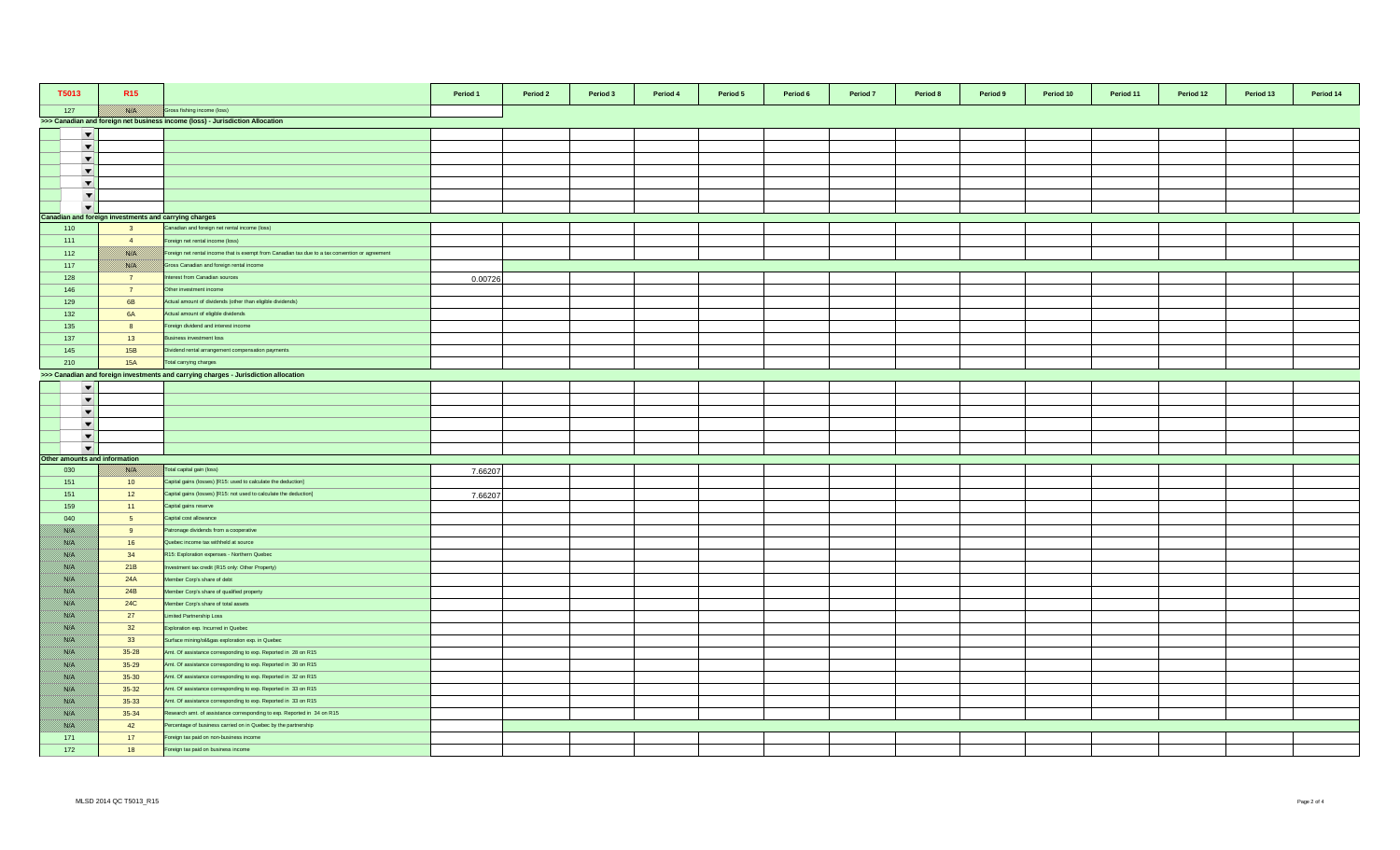| T5013                          | R <sub>15</sub>    |                                                                                                                    | Period 1 | Period 2 | Period 3 | Period 4 | Period 5 | Period 6 | Period 7 | Period 8 | Period 9 | Period 10 | Period 11 | Period 12 | Period 13 | Period 14 |
|--------------------------------|--------------------|--------------------------------------------------------------------------------------------------------------------|----------|----------|----------|----------|----------|----------|----------|----------|----------|-----------|-----------|-----------|-----------|-----------|
| 173                            | 28                 | Cdn Exploration Expenses (CEE)                                                                                     |          |          |          |          |          |          |          |          |          |           |           |           |           |           |
| 174                            | 29                 | Cdn Development expenses (CDE)                                                                                     |          |          |          |          |          |          |          |          |          |           |           |           |           |           |
| 175                            | 30                 | Cdn Oil and gas property exp (COPGE)                                                                               |          |          |          |          |          |          |          |          |          |           |           |           |           |           |
| 176                            | 31                 | Foreign exploration and development expenses (FEDE)                                                                |          |          |          |          |          |          |          |          |          |           |           |           |           |           |
| 182                            | 19                 | Eligible amount of charitable donations                                                                            |          |          |          |          |          |          |          |          |          |           |           |           |           |           |
| 183                            | 20                 | Eligible amount of cultural and ecological gifts                                                                   |          |          |          |          |          |          |          |          |          |           |           |           |           |           |
|                                |                    | >>> Other amounts and information - Jurisdiction allocation                                                        |          |          |          |          |          |          |          |          |          |           |           |           |           |           |
| $\overline{\phantom{a}}$       |                    |                                                                                                                    |          |          |          |          |          |          |          |          |          |           |           |           |           |           |
| $\overline{\phantom{a}}$       |                    |                                                                                                                    |          |          |          |          |          |          |          |          |          |           |           |           |           |           |
| $\overline{\phantom{a}}$       |                    |                                                                                                                    |          |          |          |          |          |          |          |          |          |           |           |           |           |           |
| $\blacktriangledown$           |                    |                                                                                                                    |          |          |          |          |          |          |          |          |          |           |           |           |           |           |
| $\overline{\phantom{a}}$       |                    |                                                                                                                    |          |          |          |          |          |          |          |          |          |           |           |           |           |           |
| $\blacktriangledown$           |                    |                                                                                                                    |          |          |          |          |          |          |          |          |          |           |           |           |           |           |
| $\overline{\phantom{a}}$       |                    |                                                                                                                    |          |          |          |          |          |          |          |          |          |           |           |           |           |           |
| $\overline{\phantom{a}}$       |                    |                                                                                                                    |          |          |          |          |          |          |          |          |          |           |           |           |           |           |
| $\blacktriangledown$           |                    |                                                                                                                    |          |          |          |          |          |          |          |          |          |           |           |           |           |           |
|                                |                    | Renounced Canadian exploration and development expenses                                                            |          |          |          |          |          |          |          |          |          |           |           |           |           |           |
| 190                            | 60                 | Cdn exploration expense - renunciation                                                                             | 22.49829 |          |          |          |          |          |          |          |          |           |           |           |           |           |
| 191                            | 61                 | Cdn development expense - renunciation                                                                             |          |          |          |          |          |          |          |          |          |           |           |           |           |           |
| 192                            | <u> British</u>    | Cdn exploration expense - assistance                                                                               |          |          |          |          |          |          |          |          |          |           |           |           |           |           |
| 193                            |                    | Cdn development expense - assistance                                                                               |          |          |          |          |          |          |          |          |          |           |           |           |           |           |
| 196                            | <u>    Kisiki </u> | Reduction - Portion subject int. free                                                                              |          |          |          |          |          |          |          |          |          |           |           |           |           |           |
| 194                            | <u>   Kirki  </u>  | Amount - Exp qualifying for ITC                                                                                    | 12.36839 |          |          |          |          |          |          |          |          |           |           |           |           |           |
| 195                            | <u> ISSUS I</u>    | Amount - Portion subject int. free                                                                                 |          |          |          |          |          |          |          |          |          |           |           |           |           |           |
| 197                            | <b>BARA</b>        | BC - Expenses - Tax Credit                                                                                         |          |          |          |          |          |          |          |          |          |           |           |           |           |           |
| 198                            |                    | SK - Expenses - Tax Credit                                                                                         |          |          |          |          |          |          |          |          |          |           |           |           |           |           |
| 199                            |                    | MB - Expenses - Tax Credit                                                                                         |          |          |          |          |          |          |          |          |          |           |           |           |           |           |
| 200                            | USSA S             | ON - Expenses - Tax Credit                                                                                         |          |          |          |          |          |          |          |          |          |           |           |           |           |           |
| film an<br><u> Biskopi I</u>   | 62                 | Quebec Exploration Expense                                                                                         | 15.19476 |          |          |          |          |          |          |          |          |           |           |           |           |           |
| <u> Biblioth</u>               | 63<br>64           | Quebec surface mining exploration or oil and gas exploration expenses<br>Exploration expenses - Northern Quebec    | 10.68976 |          |          |          |          |          |          |          |          |           |           |           |           |           |
| <u> Wissels I</u>              | 65                 |                                                                                                                    |          |          |          |          |          |          |          |          |          |           |           |           |           |           |
| 78. S                          | 66-60              | Security issues expenses<br>Amt. of assistance corresponding to exp. reported in 60                                |          |          |          |          |          |          |          |          |          |           |           |           |           |           |
| <u> Karl I</u>                 | 66-61              | Amt. of assistance corresponding to exp. reported in 61                                                            |          |          |          |          |          |          |          |          |          |           |           |           |           |           |
| <u> British</u>                | 66-62              |                                                                                                                    |          |          |          |          |          |          |          |          |          |           |           |           |           |           |
|                                | 66-63              | Amt. of assistance corresponding to exp. reported in 62<br>Amt. of assistance corresponding to exp. reported in 63 |          |          |          |          |          |          |          |          |          |           |           |           |           |           |
|                                | 66-64              |                                                                                                                    |          |          |          |          |          |          |          |          |          |           |           |           |           |           |
| <b>Tax Shelter Information</b> |                    | Amt. of assistance corresponding to exp. reported in 64                                                            |          |          |          |          |          |          |          |          |          |           |           |           |           |           |
| 201                            | 50                 | lumber of units acquired                                                                                           |          |          |          |          |          |          |          |          |          |           |           |           |           |           |
| 202                            | 51                 | Cost per unit                                                                                                      | 25.00000 |          |          |          |          |          |          |          |          |           |           |           |           |           |
| 203                            | 52                 | Total cost of units                                                                                                |          |          |          |          |          |          |          |          |          |           |           |           |           |           |
|                                | 53                 | imited-recourse amounts                                                                                            |          |          |          |          |          |          |          |          |          |           |           |           |           |           |
|                                | 54                 | At-risk adjustment                                                                                                 |          |          |          |          |          |          |          |          |          |           |           |           |           |           |
| 204                            | 55                 | Other indirect reductions                                                                                          |          |          |          |          |          |          |          |          |          |           |           |           |           |           |
|                                |                    | >>T5013 Other Information Boxes with no calculation - text and dates                                               |          |          |          |          |          |          |          |          |          |           |           |           |           |           |
| $\blacktriangledown$           |                    |                                                                                                                    |          |          |          |          |          |          |          |          |          |           |           |           |           |           |
| $\blacktriangledown$           | film an            |                                                                                                                    |          |          |          |          |          |          |          |          |          |           |           |           |           |           |